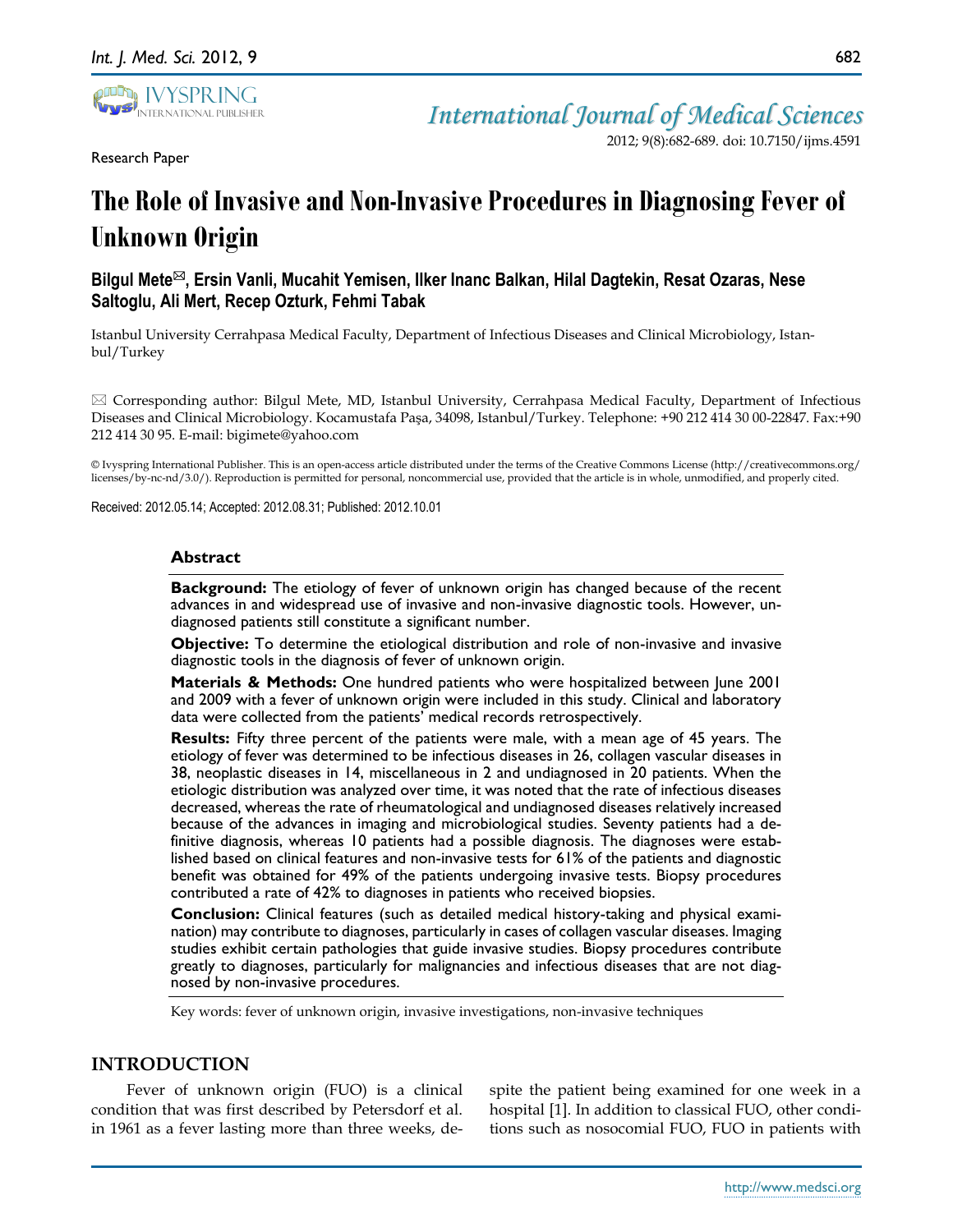febrile neutropenia and FUO during HIV infection have been described [2]. Recent recommendations have included performing specific examinations on patients instead of examining them for 1 week in a hospital [3,4]. Etiological studies demonstrated that infections were among the most common diagnoses, malignancies had a decreasing proportion with time and rheumatologic diseases had an increasing prevalence; however, the exact proportions may differ depending on geographical region [3,5,6]. The etiology of FUO has changed because of the advances in and widespread use of diagnostic tools. However, undiagnosed patients have constituted a significant and increasing number of FUO cases in recent years [7]. Timely use and interpretation of diagnostic tools are crucial for the diagnosis and early treatment of patients with FUO. Although clinical features and routine diagnostic studies propose an etiology for a significant subset of the patients, the remaining patients need invasive procedures. The invasive procedures contribute to the diagnoses in several ways: by directly observing the affected area, by revealing the characteristic tissue histology and by obtaining cultures from the clinical samples.

The objective of our study was to examine cases that fulfilled the criteria of fever of unknown origin and determine the role of non-invasive and invasive diagnostic tools in the diagnosis of FUO.

## **MATERIALS AND METHODS**

Patients who were hospitalized at the Department of Infectious Diseases and Clinical Microbiology between June 2001 and June 2009 to determine the etiology of fever or with a presumed diagnosis of fever of unknown origin were included in this study. Clinical and laboratory data were collected from the patients' medical records retrospectively. Only those patients who fulfilled the criteria of classical FUO using the definition described by Durack and Street (patients who have had fever above 38°C for more than 3 weeks and have not been diagnosed, despite being examined for 3 days) were included in the study [2]. Patients with immunosuppressive diseases (having a previous history of neutropenia or a hematological malignancy, a history of solid organ transplantation or HIV) and patients receiving steroids at high dosages (>10 mg/day, for more than 3 weeks of prednisolone or an equivalent) were excluded. Demographic features, history, physical examination findings and laboratory data were recorded. Baseline examinations of the patients included their medical history, physical examination, complete blood count (CBC) and peripheral smear, biochemical tests, urine analysis, specific tests for certain locally common

diseases (including brucellosis, subacute thyroiditis, Behcet's disease), serological and other microbiological examinations, abdominal imaging and chest X-ray performed at baseline. Patients who received a diagnosis at this stage were not considered to have FUO. Patients for whom there were no diagnostic clues after 3 days of examination were subjected to further examination and considered to have FUO.

Further examinations were grouped into 2 categories as non-invasive and invasive procedures. Table 1 summarizes the classification of procedures, abnormal tests and diagnoses addressed in this study.

The data were analyzed using SPSS 16.0. Chi-square test and Kruskal-Wallis test or T test were used to compare categorical and continuous variables, respectively. The Bonferroni correction was used for group comparisons as a conservative method to control type II errors.

**Table 1.** Classification of procedures, abnormal tests and diagnosis.

#### **Non-invasive procedures**

Complete blood count Biochemical tests (liver and kidney function tests, LDH, CPK, TSH, FT4, ferritin) Urine analysis Immunological and viral serological tests Cultures of blood and other body fluids Molecular studies Imaging studies (chest x-ray, USG, CT, MRI, FDG-PET/CT)

#### **Invasive procedures**

Biopsies Aspiration of synovial fluid Lumbar puncture Paracentesis, thoracentesis Laparoscopy Laparotomy

#### **Abnormal test results**

*'relevant'* : if they led to the diagnosis or were listed among the diagnostic criteria of the disease

*'not relevant' or 'false positive'*: if they were not associated with the final diagnosis or if the disease could not be diagnosed at the end

#### **Diagnosis**

*Definite diagnosis*: based on histopathological and microbiological examinations or clinical criteria

*Possible diagnosis*: based on exclusion of other diseases and treatment response to test therapeutical approaches

*Contribution to diagnosis*: Positive findings revealing a specific disorder, providing a possible and/or definite diagnosis

*Non-contribution to diagnosis*: Failure to find any disorder or findings irrelevant to final diagnosis

## **RESULTS**

One hundred patients who fulfilled the criteria of FUO were included in the study. Fifty-three percent of the enrolled patients were male, with a mean age of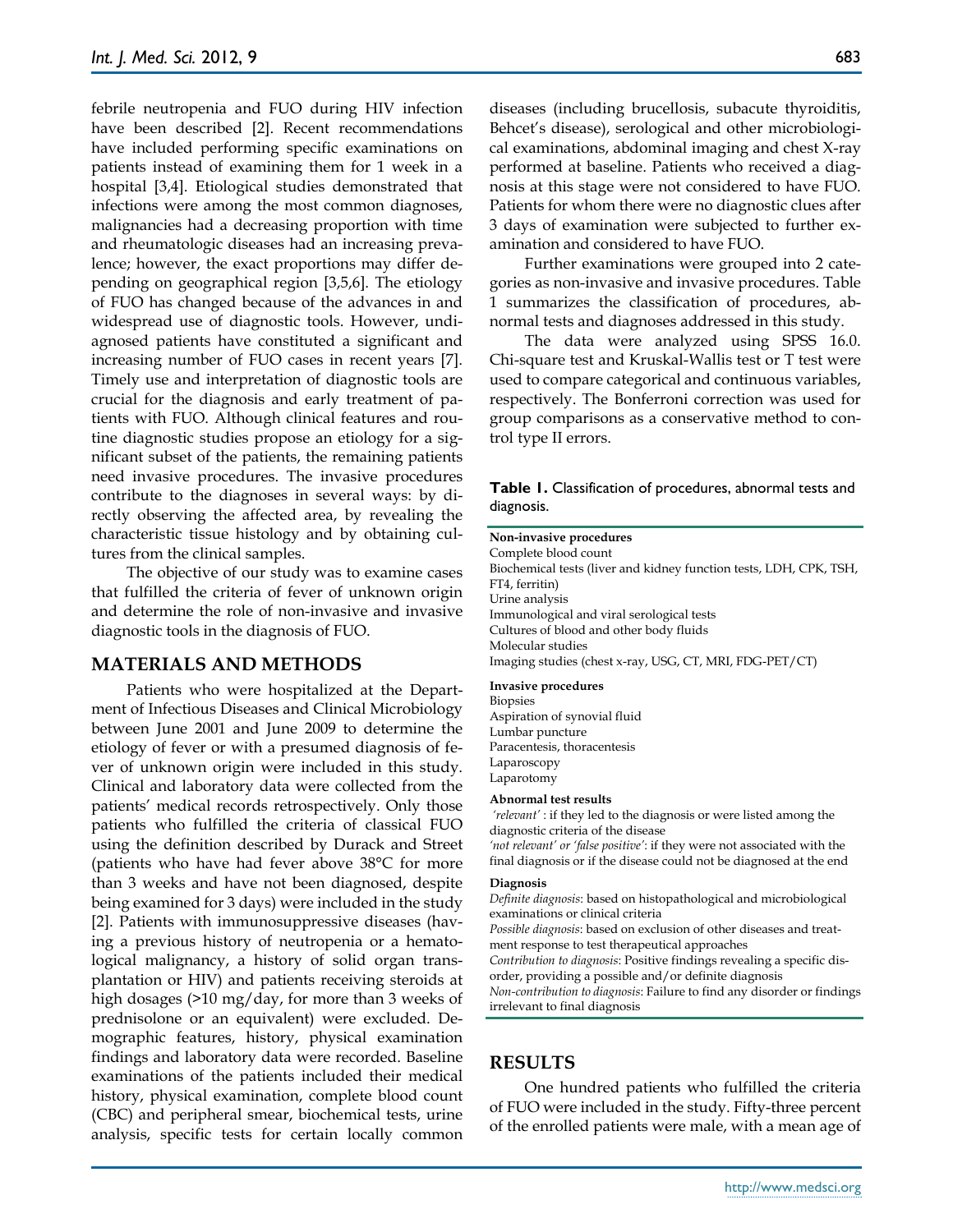45 years (ranging from 16-82 years). The median duration of diagnosis was 25 days (with a range of 8-180 days) starting from the first date of hospitalization and the mean duration of hospitalization was 30 days. The etiology of the FUO cases was determined to be infectious diseases (ID) in 26, collagen vascular diseases (CVD) in 38, neoplastic diseases (ND) in 14, miscellaneous diseases (MD) in 2 and undiagnosed diseases (UD) in 20 patients. The details of the etiologies are presented in Table 2. Seventy patients had definitive diagnoses, whereas 10 patients had possible diagnoses of FUO. The detailed contributions of non-invasive and invasive procedures are described below.

# **The contribution of non-invasive procedures to the diagnosis**

For the patients who received a diagnosis, the diagnosis was established using clinical features and non-invasive tests in 49 (61%) out of 80 patients.

History and physical examination findings

The detailed medical history revealed no symptoms of diagnostic value in 12 of the patients. Symptoms were relevant to the disease in 51 (58%) out of 88 patients

No abnormal findings were determined in 16 patients following physical examination. Abnormal physical findings were associated with the etiology in 39% of the cases and were not associated with the etiology in 45% of the cases. Table 3 summarizes the initial examination findings for the patients.

#### Complete blood count and biochemical tests

Biochemical tests contributed to the diagnoses of 38 patients. Peripheral blood smear analyses led to diagnoses of acute myeloid leukemia (2 patients) and chronic myelocytic leukemia (1 patient).

Several blood count abnormalities were observed. Leukocytosis and leukopenia were observed in 28 and 10 patients, respectively. Anemia was present in 81% of the patients. Thrombocytosis and thrombocytopenia were found in 25 and 9 patients, respectively.

**Table 2.** The etiology in patients with fever of unknown origin.

| ID $(26)$                 | CVD (38)                | ND(14)                  | MD(2)                          |
|---------------------------|-------------------------|-------------------------|--------------------------------|
| Tuberculosis (18)         | ASD(15)                 | Lymphoma (6)            | Hypereosinophilic syndrome (1) |
| Miliary tuberculosis (3)  | SLE(6)                  | AML(2)                  | Drug related lupus (1)         |
| Lymphadenitis (3)         | PMR(5)                  | CML(1)                  |                                |
| Pleuropericarditis (3)    | FMF(5)                  | MM(1)                   |                                |
| Peritonitis (3)           | Vasculitis (4)          | MDS(1)                  |                                |
| Lung tuberculosis (3)     | Seronegative rheumatoid | Nephroblastoma (1)      |                                |
| Renal tuberculosis (3)    | arthritis (3)           | Mesothelioma (1)        |                                |
| Pleural tuberculosis (1)  |                         | Castleman's disease (1) |                                |
| Periodontal abscess (3)   |                         |                         |                                |
| Brucellosis (1)           |                         |                         |                                |
| Toxoplasmosis (1)         |                         |                         |                                |
| Liver abscess (1)         |                         |                         |                                |
| O fever $(1)$             |                         |                         |                                |
| Subacute endocarditis (1) |                         |                         |                                |

ID: infectious diseases, CVD: collagen vascular diseases, ND: neoplastic diseases, MD: miscellaneous diseases, ASD: Adult Still's Disease, SLE: Systemic Lupus Erythematosus, PMR: Polimyalgia rheumatica, FMF: Familial Mediterranean Fever, AML: acute myeloid leukemia, CML: chronic myelocytic leukemia, MM: multiple myeloma, MDS: myelodysplastic syndrome.

| Table 3. Contribution of baseline findings to the diagnosis. |  |  |  |
|--------------------------------------------------------------|--|--|--|
|--------------------------------------------------------------|--|--|--|

| Contribution to diagnosis       | ID<br>$n$ (%)        | $CVD + MD$<br>$n$ (%)    | ND<br>$n$ (%)    | UD<br>$n$ (%) | Total    |
|---------------------------------|----------------------|--------------------------|------------------|---------------|----------|
| History<br>Physical examination | 14(53.8)<br>11(42.3) | $31(77.5)^*$<br>23(57.5) | 6(43)<br>5(35.7) |               | 51<br>39 |
| Biochemical tests               | $7(27)^*$            | 23(57.5)                 | 8(57.1)          |               | 38       |

ID: infectious diseases, CVD: collagen vascular diseases, ND: neoplastic diseases, MD: miscellaneous diseases, UD: undiagnosed.

\* p<0.001 when compared to the other groups.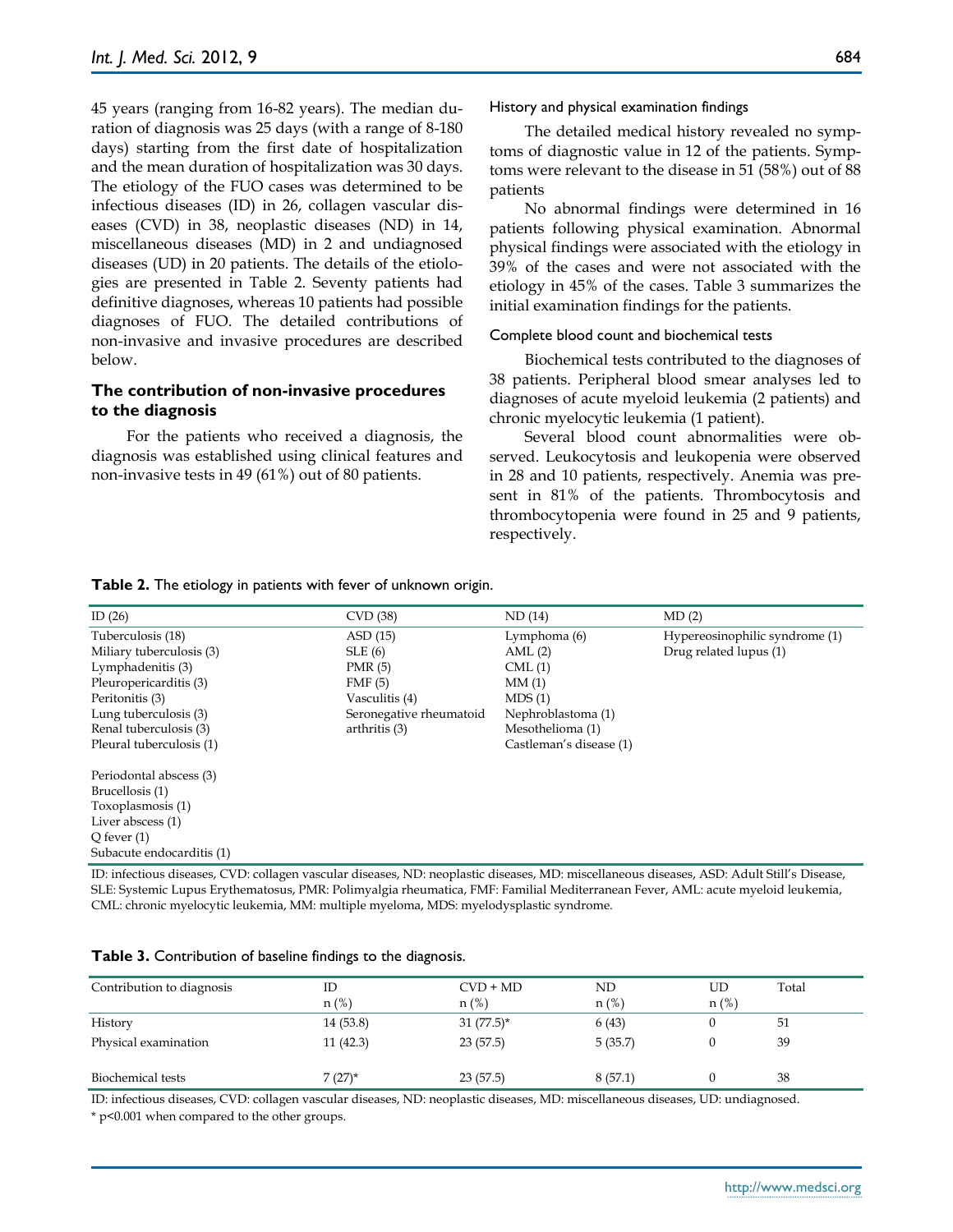C- reactive protein (CRP) was increased in all of the patients (2 to 88 times), and a significant increase (>100 mm/hour) in erythrocyte sedimentation rate (ESR) level was observed in 56 patients. CRP and ESR levels were comparable among all of the groups. These findings did not contribute to the diagnoses directly.

Urinalysis contributed to the diagnoses of 5% of the patients, including 1 patient with SLE, 2 with vasculitis, 1 with renal tuberculosis (TB) and another patient with subacute endocarditis. False negative results were obtained for 2 patients with renal TB.

Tests for autoimmune antibodies were performed in 77 of the patients, and these tests contributed to the diagnosis of only 9 (11.7%) patients, providing false positive results for 10 patients. Autoantibody tests contributed to the diagnosis of 8 (20.5%) out of 39 patients with non-infectious inflammatory diseases. False positivity for the autoantibody tests was determined in 5 of the patients and false negativity was observed for 4 patients.

## Microbiological studies

Microbiological studies led to the diagnoses of 21 (80.7%) out of 26 patients with infectious etiologies.

## Culture studies

Blood and urine cultures yielded microorganism growth in 12 (12.2%) out of 98 patients. TB blood cultures were performed in all of the patients who were presumed to have TB. However, bacilli were isolated from only 1 patient with miliary TB. TB culture tests contributed to the diagnoses of 55.6% (10/18) of the patients.

## Serology and polymerase chain reaction (PCR)

Serological studies, which identified toxoplasma, CMV, Q fever and brucellosis infections, contributed to the diagnoses of 4 (9.3%) out of 43 patients. CMV and TB PCR's were studied for 4 and 27 patients, respectively and a significant positivity was determined in only 16% (4 TB and 1 CMV) of the patients. False negative results were obtained using PCR for 8 patients diagnosed with TB.

The MEFV gene mutation was studied in 12 of the patients with periodic fever. The mutation was observed in 4 (33.3%) of the patients who were diagnosed as having Familial Mediterranean Fever (FMF).

## Imaging studies

The contribution of baseline and further imaging studies is shown in Table 4. The findings contributed to the diagnoses of 47% of the patients, whereas they did not contribute to the diagnoses of 35 of the remaining 53 patients.

Abnormal findings were determined by the chest X -rays of 14 (14.5%) out of 96 patients, and these findings were associated with the definitive diagnoses of 11 (11.4%) of these patients.

Abdominal ultrasonography (USG) demonstrated significant findings in 27 (56%) out of 48 patients. However, these findings were associated with the final diagnoses of only 8 (16.6%) of the patients.

Computerized tomography (CT) results were obtained for 95 patients. No findings were determined for 26 patients, whereas abnormal findings were determined for 69 (72.6%) of the patients. The abnormal CT findings contributed to the diagnoses of 32 (33.6%) of the patients. Abnormal findings were obtained for 52 (65%) of the 80 patients with abdominal CT tests, which were correlated with the diagnoses of 16 (20%) patients. Thorax CT examination revealed abnormal findings for 47 (54.6%) out of 86 patients and these findings led to the diagnoses of 26 (30.2%) of the patients. Negative predictive values (NPV) were 100% for abdominal and thorax CT scans. Positive predictive values (PPV) for thorax and abdominal CT scans were 55% and 31%, respectively (Table 5).

Cranial magnetic resonance imaging (MRI) tests performed for 11 patients were non-contributory to the final diagnoses of any of the cases. Lumbar MRI results contributed to the final diagnoses of 2 patients, who were referred for examination with lumbar pain and were diagnosed with chronic myelocytic leukemia and multiple myeloma after further examinations.

Echocardiography was performed for 59 patients and direct diagnostic benefit was not obtained for any of the patients. However, results that were supportive of the diagnoses were obtained for 6 (10%) of the patients.

Fluorine-18 fluorodeoxyglucose-positron emission tomography combined with CT (FDG-PET/CT) scans assisted in the diagnoses of 6 (50%) out of 12 patients. FDG-PET/CT analyses also identified cancer in 5 patients.

# **Contribution of invasive procedures to diagnosis**

Invasive procedures were performed in 63 of the 80 (79%) patients and 32 of the patients were diagnosed using clinical and other non-invasive tests. Consequently, a diagnostic benefit was obtained for 49% of the patients who underwent invasive tests. The tests were contributory to diagnosis in 59%, 19% and 100% of the patients diagnosed with ID, CVD+MD and ND, respectively.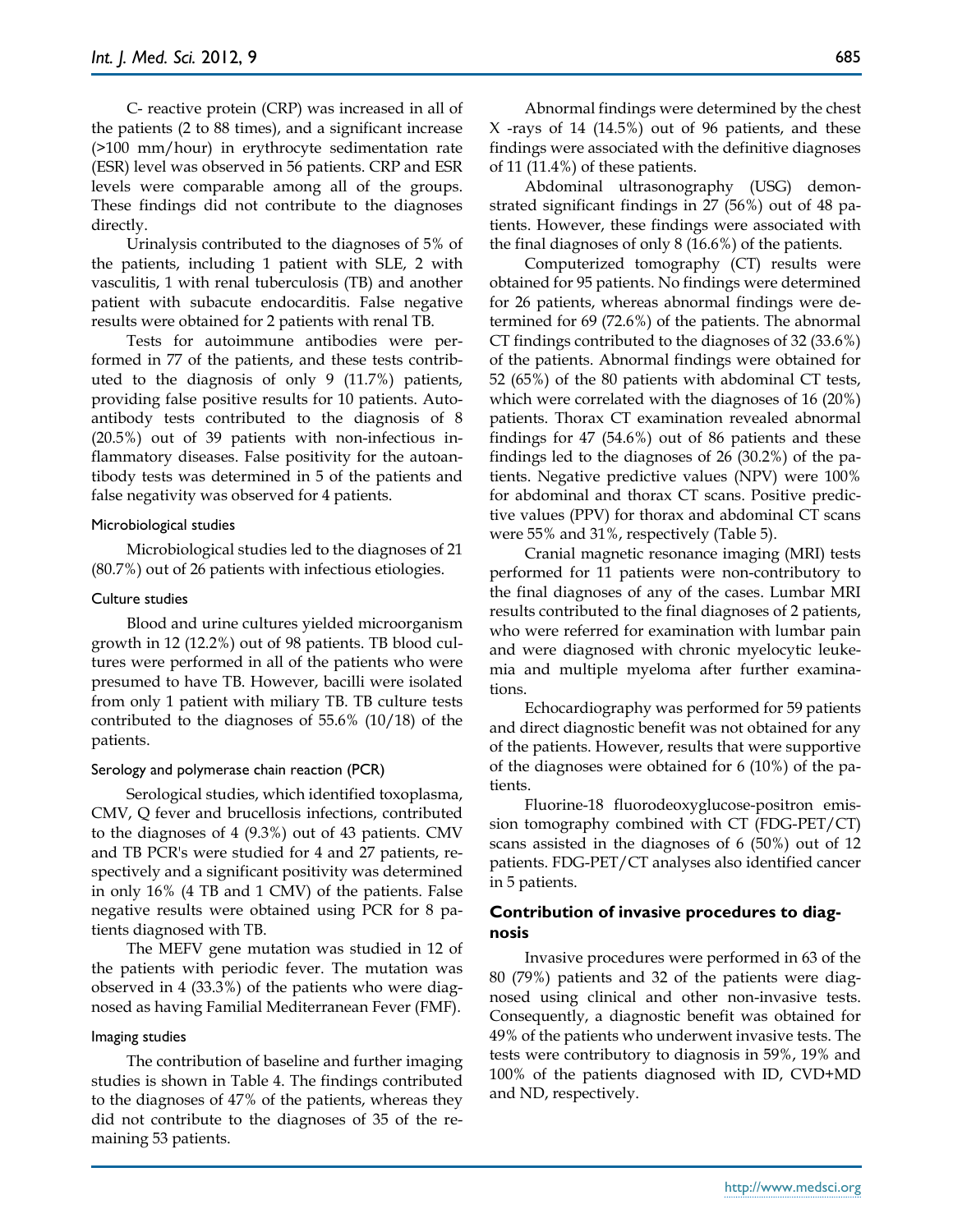## Endoscopic examinations

Bronchoscopy examinations contributed to the diagnosis of 5 out of 9 patients. The diagnoses of pulmonary and miliary TB were established in 2 and 3 patients, respectively. Upper and lower gastrointestinal system (GIS) endoscopies were performed in 8 and 9 patients, respectively, but these tests did not contribute to the diagnosis of any of the patients.

#### Examination of body fluid samples

Thoracentesis examinations contributed to the diagnosis of tuberculous pleuritis in 3 out of 4 patients. Paracentesis was performed in 6 patients and 2 of them received the diagnosis of TB.

#### Biopsy procedures

A total of 81 biopsy procedures were performed in 59 patients, which contributed to the diagnoses of only 25 (42%) of the patients. The NPV and PPV for the overall biopsies were 85% and 100%, respectively

#### **Table 4.** Contribution of imaging studies to the diagnosis.

(Table 5). The detailed contribution of biopsies to the diagnosis is shown in Table 6.

Skin biopsy was performed in 7 of the patients, and this procedure contributed to the diagnosis of 1 patient with MDS and Sweet's syndrome. Subcutaneous nodule biopsy was performed in this patient, which led to the diagnosis of vasculitis.

Laparoscopy and laparotomy were performed in 3 and 2 patients, respectively. Laparoscopy contributed to a diagnosis in only 1 patient with TB peritonitis, whereas the procedure did not contribute to the final diagnosis in the other 2 patients. One of the latter patients was diagnosed as FMF following the procedures, and the other patient was diagnosed with Castleman's disease during the laparotomy procedure. The other patient undergoing laparotomy was diagnosed with lymphoma and a diagnosis of lymphoma was established in another patient at the postmortem autopsy.

| Contribution to diagnosis | ID     | $CVD+MD$ | ND | UD                | N/(%)        |
|---------------------------|--------|----------|----|-------------------|--------------|
| All imaging studies       | $21 *$ | 17       |    | l-)               | 47(47)       |
| Abdominal USG (n:48)      | 4      | 3        |    | (-)               | $8(16.6\%)$  |
| Chest x-ray<br>(n:96)     | $8**$  | 3        |    | $\mathbf{0}$      | $11(11.4\%)$ |
| Thorax CT<br>(n:86)       | 13     | 11       |    | (-)               | $26(30.2\%)$ |
| Abdominal CT (n:80)       |        | 6        |    | $\left( -\right)$ | $16(20\%)$   |

ID: infectious diseases, CVD: collagen vascular diseases, MD: miscellaneous diseases, ND: neoplastic diseases, UD: undiagnosed. \* p<0.001 when compared to the other groups.

\*\* p=0.001 when compared to the other groups.

|  |  |  | Table 5. Diagnostic role of imaging studies and invasive procedures. |
|--|--|--|----------------------------------------------------------------------|
|  |  |  |                                                                      |

|                 | Sensitivity | Specificity | <b>NPV</b> | <b>PPV</b> |
|-----------------|-------------|-------------|------------|------------|
| Thorax CT       | 100         | 65          | 100        | 55         |
| Abdominal USG   | 100         | 67          | 100        | 30         |
| Abdominal CT    | 100         | 44          | 100        | 31         |
| <b>Biopsies</b> | 85          | 100         | 85         | 100        |

NPV: negative predictive value, PPV: positive predictive value, USG: ultrasonography, CT: computerized tomography

#### **Table 6.** Diagnostic contribution of tissue biopsies.

| Biopsy procedure<br>(positive contribution to diagnosis/(total number of patients undertaken<br>biopsies) (rate of contribution to the diagnosis) | Diseases diag-<br>nosed by biopsy                                |
|---------------------------------------------------------------------------------------------------------------------------------------------------|------------------------------------------------------------------|
| Lymph node biopsy<br>(9/16)                                                                                                                       | Tuberculosis (4)<br>Lymphoma (4)<br>Castleman's<br>disease $(1)$ |
| Peritoneal biopsy                                                                                                                                 | Tuberculosis (1)                                                 |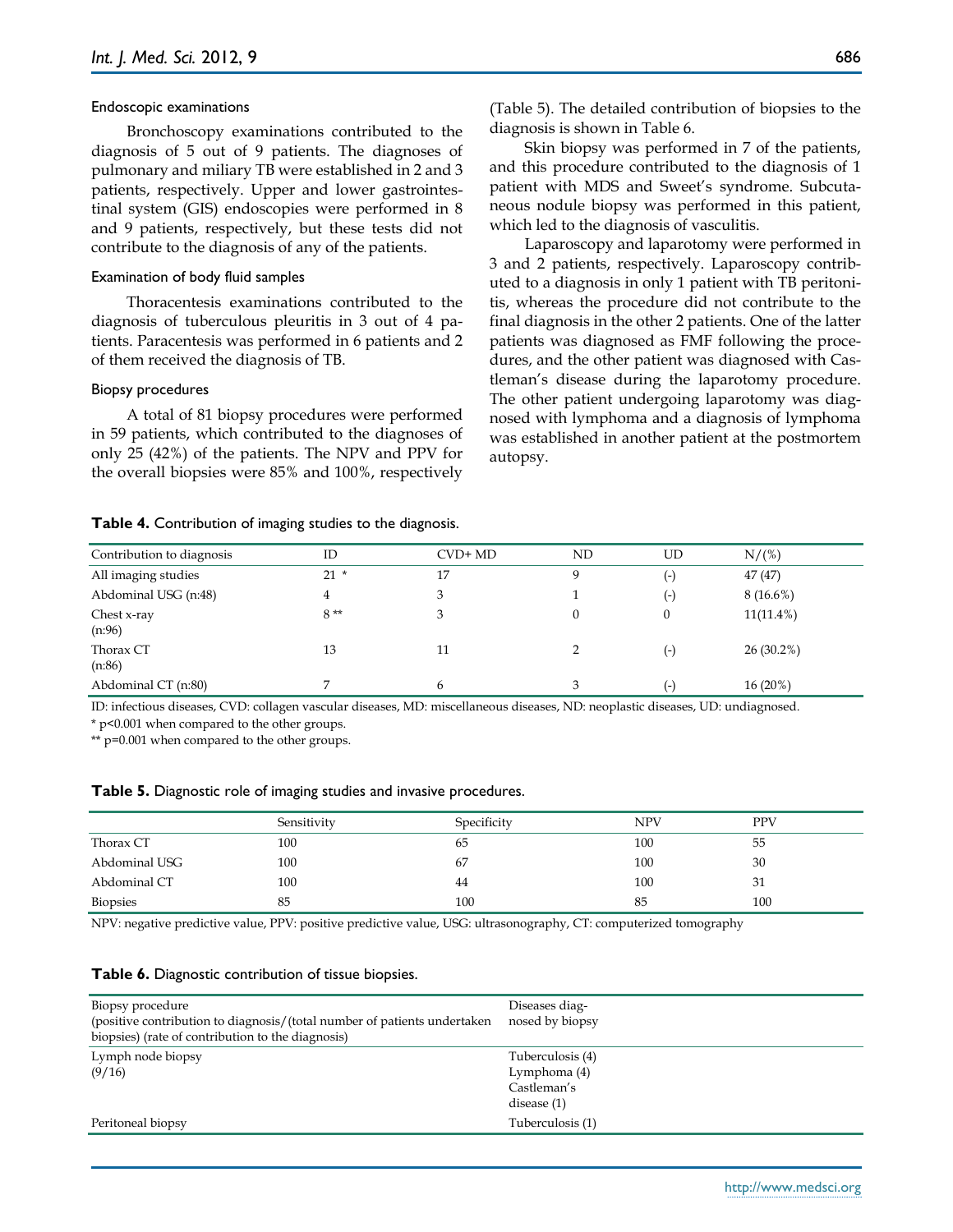| (2/3)                           | Mesothelioma<br>(1)                                                                                        |  |
|---------------------------------|------------------------------------------------------------------------------------------------------------|--|
| Renal biopsy<br>(2/2)           | SLE(1)<br>Vasculitis (1)                                                                                   |  |
| Nephrectomy<br>(2/2)            | Tuberculosis (1)<br>Nephroblastoma<br>(1)                                                                  |  |
| Bone marrow biopsy<br>(7/18)    | Tuberculosis<br>(non-caseating<br>granuloma in 1<br>patient)<br>MDS, MM, AML<br>$(2)$ , CML, Lym-<br>phoma |  |
| Transbronchial biopsy<br>(2/4)  | Tuberculosis                                                                                               |  |
| Temporal artery biopsy<br>(0/7) |                                                                                                            |  |
| Skin biopsy<br>(2/7)            | Sweet syndrome<br>(patient diag-<br>nosed with<br>MDS)<br>Vasculitis                                       |  |

SLE: Systemic Lupus Erythematosus, MDS: myelodysplastic syndrome, MM: multiple myeloma, AML: acute myeloid leukemia, CML: chronic myelocytic leukemia

# **DISCUSSION**

Typical physical examination findings are usually absent in patients with FUO and the symptoms of the disorder are often insignificant [6,8]. Diagnostic tests are usually successful in patients with typical physical examination findings. However, these procedures often remain unsuccessful in patients who do not present with typical findings. The sensitivity and specificity of the tests decrease when they are performed in patients who have no probable diagnosis. None of the diagnostic tests have adequate sensitivity and specificity for the diagnosis of FUO when used alone [3].

A FUO case series including more than 100 patients has been published since 1961 [1,7,9-16]. It is remarkable that with the advances in imaging and culture studies, the proportion of cancers in the FUO cases decreased, whereas the proportion of rheumatological diseases showed an increase in these cases [3-6]. The low rate of cancers (14%) determined in our study and the presence of only one case of endocarditis and intra-abdominal abscess are supportive of this notion. However, the ratio of CVD's was higher in this study compared to that of the other series and TB, ASD and lymphoma diagnoses were the most prominent diagnoses in the groups of ID, CVD and ND, respectively. In our previous series published in 2003, the etiology was ID, CVD, ND and MD in 34%, 23%, 19% and 10% of the patients, respectively. In 14% of the cases, the etiology could not be found [13]. In the

current study, however, the ratio of CVD's was increased from 23% to 38%, the ID's ratio decreased from 34% to 26% and 20% of the patients remained undiagnosed.

A good evaluation of history and physical examination may lead to diagnoses in patients who would otherwise be classified as FUO [17,18]. A detailed history is particularly important in hereditary and autoimmune diseases such as FMF and RA [17]. In this study, the history of 16 patients included clues correlated with the definitive diagnosis. The history and physical examination findings contribute to the diagnoses of up to 30% of the cases in the literature [4,7]. In our study, however, symptoms and abnormal physical examination findings related to the disease were present in 51% and 39% of the patients, respectively.

CBC and other biochemical studies yielded findings that were related to the final diagnoses of 38 patients. Studies show that these laboratory studies rarely contribute directly to a diagnosis [4]. The findings associated with the etiology were determined by peripheral smear in only 3 patients. The rate of leukocytosis was significantly higher in the CVD+ MD group (42%), whereas Kucukardali et al. reported that leukocyte count was higher in infectious and neoplastic diseases [16]. ESR and CRP levels were higher than normal in all of the patients. There was no significant difference among the groups in terms of a significant increase in sedimentation and CRP levels similar to the other FUO series [7,16]. The results of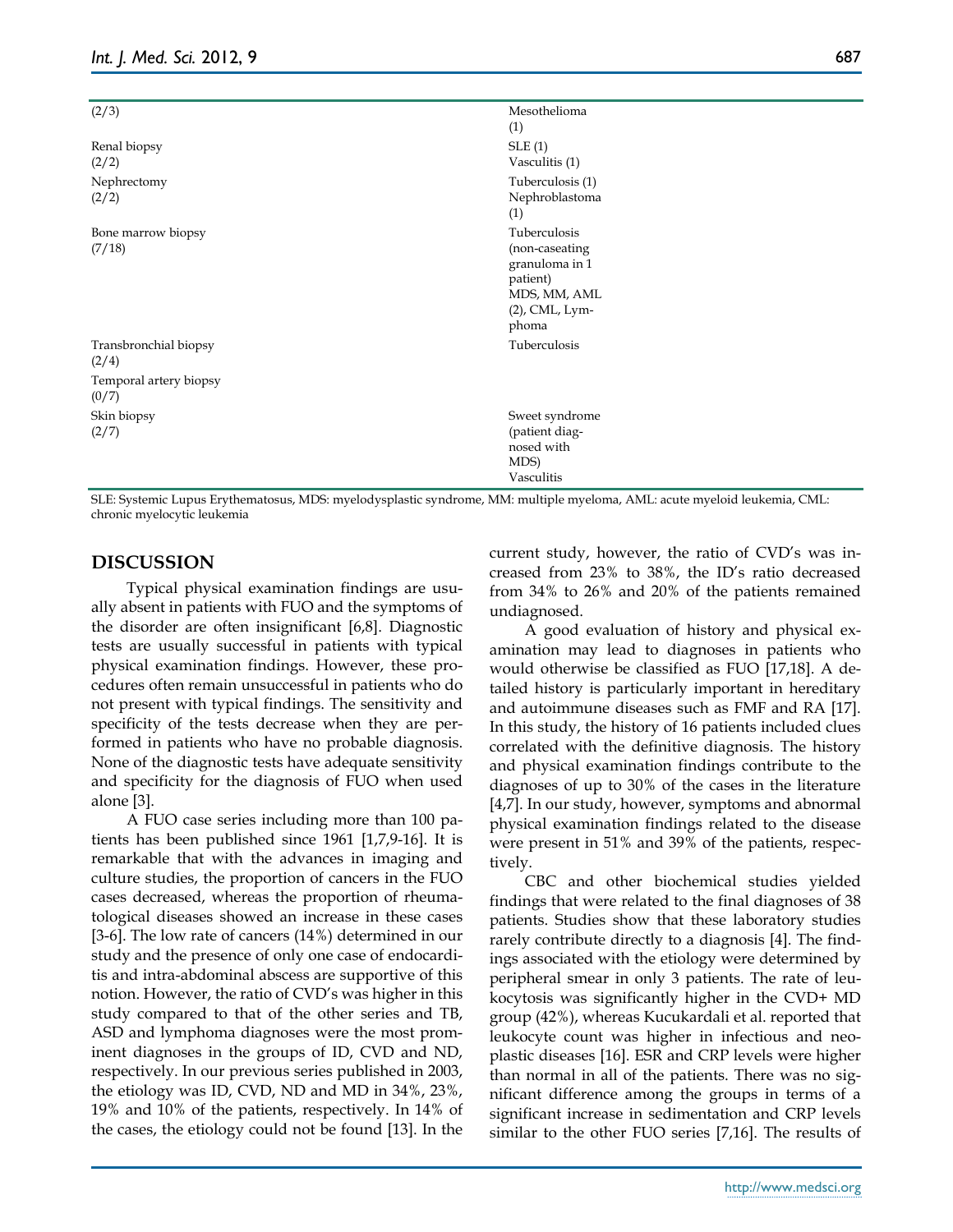our study and other studies indicate that biochemical tests rarely contribute to a definitive diagnosis [18].

Autoimmune serology was studied in 77 patients and these tests contributed to the diagnoses of approximately 50% of the patients with positive results. Kucukardali et al. determined that the rate of contribution to diagnosis was 40% in patients having positive autoimmune serology and the authors reported a high rate of false positivity [16].

The FUO diagnosis is established by performing microbiological studies in the majority of patients with infectious diseases. In the study of Vanderschueren et al., 65% of the subjects were diagnosed with microbiological studies and this rate was 80.7% in our study [7]. Thirteen patients were diagnosed with culture positivity in our series. These patients included 1 case of endocarditis, 1 liver abscess and 11 cases of tuberculosis.

Viral serological tests were performed in 43 of our patients and contributed to the diagnoses of 4 (9.3%) of them. Similarly, viral serology contributed to the diagnoses of 6% and 5% of the patients in the studies of Vanderschueren et al. and Bleeker et al., respectively [4,7].

Imaging studies often localize the abnormalities that can guide invasive procedures rather than providing a direct diagnosis [20]. This contribution was only 25% in the study of Kucukardali et al., whereas this rate was 47% in our study [16]. A diagnosis might be established directly by imaging studies only in certain infectious diseases: The patients with miliary TB, 3 patients with periodontal abscess and 1 patient with liver abscess were diagnosed directly by imaging studies. Chest X-ray provided clues to the diagnoses of 13% of all of the cases and 50% of the TB cases. All of the subjects with abnormal findings were further examined by CT. Hence, chest X-ray is used rather for the exclusion of other diagnoses in FUO and is among the mandatory baseline tests in several studies [4,16,18]. The diagnostic contribution of thorax CT was determined to be as high as 30% in our study and in several other studies [4,21].

No significant differences were determined with regard to contribution to the diagnosis between abdominal USG (16.6%) and CT (19%) examinations. The contribution of abdominal USG and CT tests has been reported as 10% and 17%-20% in other studies, respectively [4,21]. Considering the low specificity of abdominal imaging studies, abdominal USG might be the first choice due to its ease of performance and cost effectiveness.

FDG-PET/CT has a sensitivity and specificity of approximately 80% [18,20]. The contribution of FDG-PET/CT examination was reported as 33% in the study of Bleeker et al. Similar to the study of Balink et al., significant involvement was demonstrated with FDG-PET/CT in 50% of the patients in our study [4,22]. This difference might be explained by the fact that FDG-PET/CT was performed only in unresolved cases in our study, whereas Bleeker et al. performed this method in all of the patients. In their meta-analysis, Dong et al. also emphasized that FDG-PET/CT would be beneficial in patients of FUO in whom conventional diagnostics tests have not been successful [23].

The PPV of abdominal and thorax CT examinations range between 41%-50% and 53%-75%, respectively, in the literature [4,24,25]. These figures were 31% and 55%, respectively, in our series. The NPV of abdominal and thorax CT scans ranged between 97%-100% and 93%-96%, respectively [4,24,25]. In our series, these values were 100% in both modalities.

More than one invasive procedure may be needed to establish a diagnosis in patients with FUO. However, most studies have reported the rate of absolute diagnostic contribution of biopsy and pathological examination as moderate. Biopsies performed under imaging studies have increased the efficacy of diagnoses in recent years [20]. In our study, invasive procedures were performed in 63 patients (more than two in a quarter of the patients) and a diagnosis could be established in 49% of these patients. The rate of contribution to the diagnosis has been reported as 20%-40% in several series [21,26,27]. In our study, invasive procedures provided significantly greater contribution to the diagnosis of the ID group compared to the group of  $CVD + MD$  (59% and 19%, respectively;  $p<0.05$ ). The diagnosis was established by invasive procedures and histopathological examination in all of the cancer patients.

In our series, endoscopic procedures contributed to the diagnoses of 19.2% of the patients, which is a figure that entirely represented patients undergoing bronchoscopy. The contribution of GIS endoscopy to the diagnosis of FUO has been limited [4].

The most commonly used and the most diagnostically beneficial invasive studies are biopsy procedures. In our study, a total of 81 biopsy procedures were performed in 59 patients and a diagnosis was established in 42% of the cases. Vanderschueren et al. have reported that biopsy contributed to the diagnosis of 34% of their patients, whereas the rate of contribution has been reported as 29% by Onal et al. [7,21].

Lymph node biopsy contributed to the diagnoses of 56% of our cases. This figure has been reported to range from 46% to 80% in other series [4,26].

Bone marrow biopsy contributed to the diagnoses of approximately 39% of the patients examined,